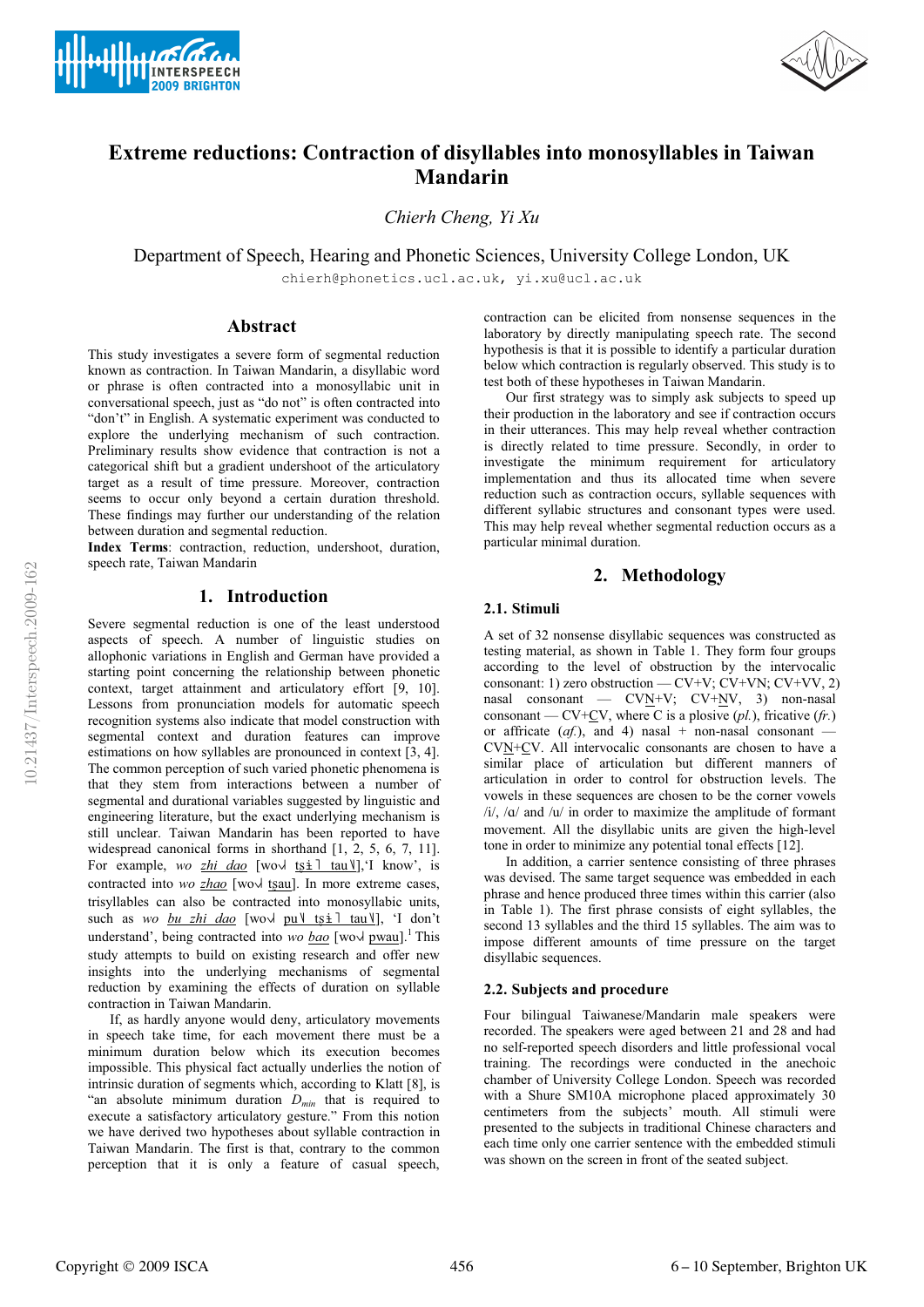To control the level of time pressure, subjects were instructed to articulate the material at three speaking rates, **slow/clear** as if reciting in class, **natural** as if having a conversation with a friend, and as **fast** as possible. The exact speed of articulation, however, was left to the subjects' own discretion. (The average speech rates of slow, natural and fast speech across the four subjects were 4.5, 6.1 and 9.3 syllables per second, respectively.) In this fashion, we aim to obtain both canonical and elliptic forms of each target sequence depending on its position within the carrier sentence and rate of speech. In order to observe whether repetition time contributes to contraction rate, we used three randomized blocks of the above 32 sentence sequences. In total, the number of target sequences for analysis was 32 (stimuli)  $\times$  4 (subjects)  $\times$  3 (positions in the carrier)  $\times$  3 (speech rates)  $\times$  3  $(blocks/repetitions) = 3456 tokens.$ 

Table 1. *Stimuli and carrier sentence.*

| Intervocalic obstruction levels from low to high               |                     |                        |                          |                   |  |  |  |  |
|----------------------------------------------------------------|---------------------|------------------------|--------------------------|-------------------|--|--|--|--|
| Disyllabic                                                     |                     | Phonetic presentation  |                          | and<br>characters |  |  |  |  |
| structure                                                      |                     | shown to the subjects  |                          |                   |  |  |  |  |
| Zero obstruction<br>1.                                         |                     |                        |                          |                   |  |  |  |  |
| $CV+V$                                                         |                     | $/ti/+/i/$             | $/ta/+/a/$               | $/tu/+/u/$        |  |  |  |  |
|                                                                |                     | 滴依                     | 搭阿                       | 督巫                |  |  |  |  |
| $CV+VN$                                                        |                     | $/ti/+/in/$            | $/ta/+/an/$              | $/tu/+/un/$       |  |  |  |  |
|                                                                |                     | 滴因                     | 搭安                       | 督溫                |  |  |  |  |
| $CV+VV$                                                        |                     | $/ti$ /+/ai/           | $/ti/+/au/$              | $/tu/+/ai/$       |  |  |  |  |
|                                                                |                     | 滴哀                     | 滴凹                       | 督哀                |  |  |  |  |
|                                                                |                     | $/tu/+/au/$            |                          |                   |  |  |  |  |
|                                                                |                     | 督凹                     |                          |                   |  |  |  |  |
| Nasal consonant<br>2.                                          |                     |                        |                          |                   |  |  |  |  |
| $CVN+V$                                                        |                     | $/tan\n  +/i/$         | $/tan/+/u/$              |                   |  |  |  |  |
|                                                                |                     | 單依                     | 單巫                       |                   |  |  |  |  |
| $\overline{\text{CV+NV}}$                                      |                     | $/ta/+/ni/$            | $/ta/+/nu/$              |                   |  |  |  |  |
|                                                                |                     |                        | 搭奴                       |                   |  |  |  |  |
| Non-nasal consonant<br>3.                                      |                     |                        |                          |                   |  |  |  |  |
| $CV+CV$                                                        | pl                  | $/ta/+/ti/$            | $/ta/+/tu/$              | $/ta/+/ta/$       |  |  |  |  |
| where C is                                                     |                     | 搭滴                     | 搭督                       | 搭搭                |  |  |  |  |
| a                                                              | $pl^{\overline{h}}$ | $/ta/+/t^h i/$         | /ta/+/t <sup>h</sup> u/  | $/ta/+/tha/$      |  |  |  |  |
|                                                                |                     | 搭踢                     | 搭禿                       | 搭他                |  |  |  |  |
|                                                                | fr                  | $/ta/+/ci/$            | $/ta/+/su/$              | $/ta/+/sa/$       |  |  |  |  |
|                                                                |                     | 搭悉                     | 搭蘇                       | 搭撒                |  |  |  |  |
|                                                                | af                  | $/ta/+/tci/$           | $/ta/+/tsu/$             | $/ta/+/tsa/$      |  |  |  |  |
|                                                                |                     | 搭激                     | 搭租                       | 搭紮                |  |  |  |  |
|                                                                | $a f^h$             | /ta/+/t $c^{\rm h}$ i/ | /ta/+/ts <sup>h</sup> u/ | $/ta/+/tsha/$     |  |  |  |  |
|                                                                |                     | 搭戚                     | 搭粗                       | 搭擦                |  |  |  |  |
| Nasal+ non-nasal consonant<br>4.                               |                     |                        |                          |                   |  |  |  |  |
| $CVN+CV$                                                       |                     | $\sin/+/ti/$           | $/sun/+/ti/$             | $/san/+/ti/$      |  |  |  |  |
|                                                                |                     | 新滴                     | 孫滴                       | 三滴                |  |  |  |  |
| <b>Carrier Sentence</b>                                        |                     |                        |                          |                   |  |  |  |  |
| $Character: \lceil$ 你說的是 $\Box \Box$ 是吧!我當然不吃 $\Box \Box$ 沙拉那  |                     |                        |                          |                   |  |  |  |  |
| 種東西,因為我最不喜歡他家出的□□沙拉!」                                          |                     |                        |                          |                   |  |  |  |  |
| Pinyin: "ni shuo de shi □□ shi ba! wo dang ran bu chi □        |                     |                        |                          |                   |  |  |  |  |
| sha la na zhong dong xi, yin wen wo zui bu xi huan ta jia chu  |                     |                        |                          |                   |  |  |  |  |
| $de \Box \Box$ sha la."                                        |                     |                        |                          |                   |  |  |  |  |
| English: "You meant $\Box$ , didn't you! Of course I won't eat |                     |                        |                          |                   |  |  |  |  |
| □□ salad that kinda stuff, because I dislike □□ salad made     |                     |                        |                          |                   |  |  |  |  |
| by his family the most!"                                       |                     |                        |                          |                   |  |  |  |  |

#### **2.3. Measurement**

One difficulty with research in this area is that, as of yet, there are no standard quantitative methods for measuring contraction rate. We have therefore adopted a set of working definitions for labelling the occurrence of contraction. Since definitive segmentation is impossible, tokens were labelled as 'contracted', 'semi-contracted' and 'non-contracted' according to their degree of segmental weakening or loss. *Noncontracted* units were those with clear interruption of formants by the intervocalic consonant, presence of nasal murmur or a clearly lowered F1. *Contracted* units are those with continuous F1 with neither interruption by intervocalic consonants nor presence of nasal murmur. *Semi-contracted* units are those for which the above segmentation criteria are difficult to apply and no straightforward delimitation of the spectrogram can be made. To be able to calculate contraction rate and to perform statistical analysis, non-contracted, semicontracted and contracted units were given contraction values of 0, 0.5 and 1, respectively.

It is important to note that in the zero obstruction group, most tokens were classified as contracted because the disyllabic sequence consists of an open CV syllable followed by a syllable with a vowel onset. The vowel-to-vowel junction is usually not interrupted by a consonant in Taiwan Mandarin. Hence, unless there was a clear sign of glottal stop or glottalization between the two vowels, they were all technically classified as contracted. Importantly, we need to emphasize that these contraction labels serve only as indicators of the degree of departure from their canonical noncontracted forms. They are based on technical definitions with no direct theoretical claims.

## **3. Results and Discussion**



Figure 1: *Contraction rate at different speech rate and repetition time.*

Figure 1 shows the relationship between contraction rate and speech rate. The x-axis shows three different speech rates and the y-axis shows contraction rates in terms of percentage of occurrence. Within each speech rate, contraction rates of the three repetitions are shown separately.

As shown in Figure 1, as speech rate increased, speakers contracted disyllabic units more frequently. However, within each speech rate, there is no evident difference in contraction rate across the three repetitions. Only at the fast rate can we see a small increase in contraction rate across the repetitions. A three-way repeated measures ANOVA on contraction rate was performed with repetition, speech rate and position in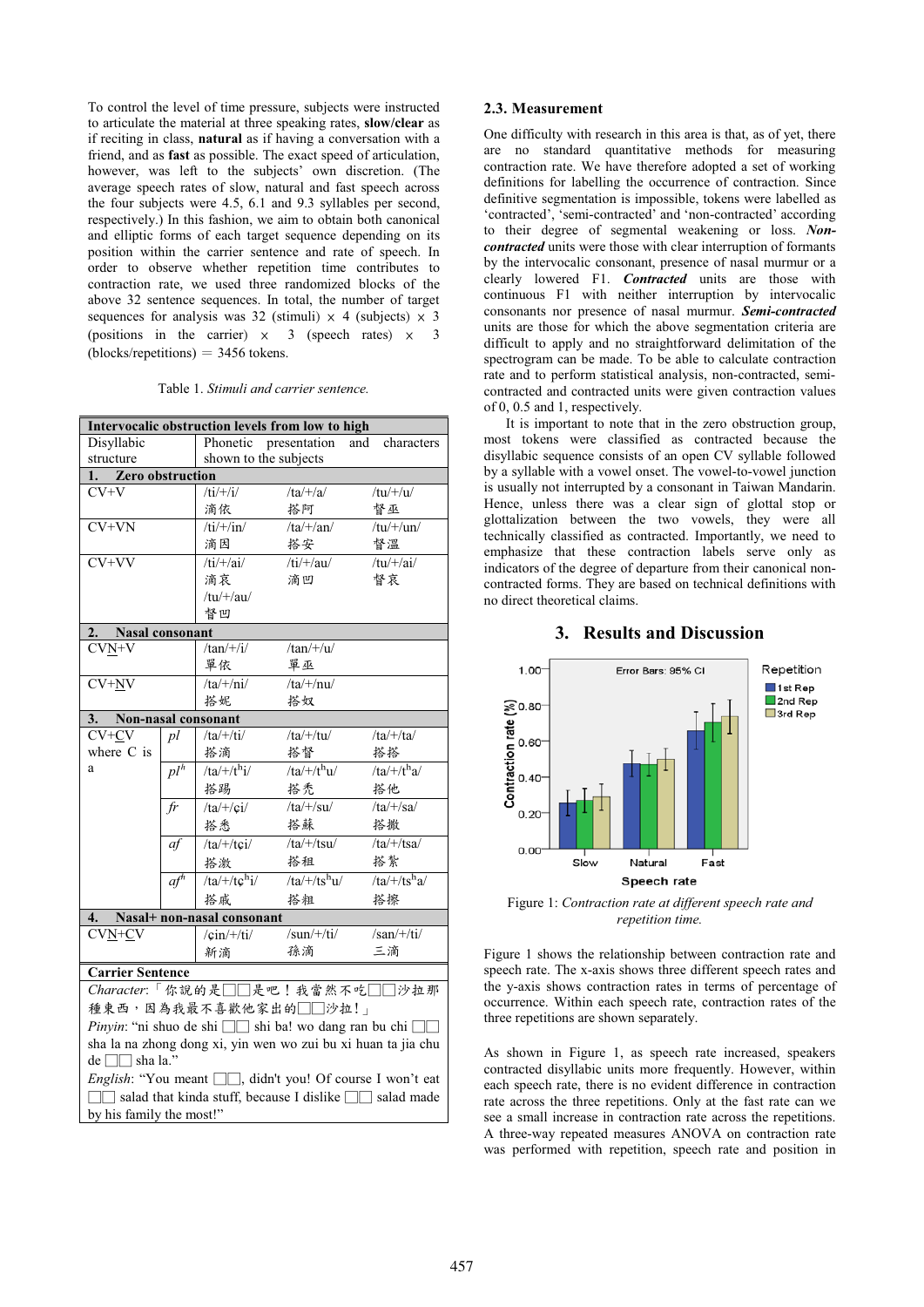carrier as independent variables. The results are shown in Table 2.

Table 2. *Results of three-way repeated measures ANOVA: repletion time, speech rate and position in carrier.* 

| Source of Variation          |       |        | Sig  |
|------------------------------|-------|--------|------|
| Repetition                   | 2,6   | 2.011  | .215 |
| Speech rate                  | 2, 6  | 28.060 | .001 |
| Position                     | 2, 6  | 3.329  | .107 |
| Repetition * Speed           | 4, 12 | 1.315  | .320 |
| Repetition * Position        | 4, 12 | .418   | .793 |
| Speed * Position             | 4, 12 | 1.410  | .289 |
| Repetition* Speed * Position | 8.24  | 1.275  | -302 |

Table 2 shows that speech rate has a highly significant effect on contraction rate. Neither repetition nor position in carrier has a significant effect. And there are no interactions. Since such a highly consistent relationship between contraction rate and speech rate was present in our data, the results are consistent with the hypothesis that contraction is not a feature unique to casual speech and can be elicited from nonsense disyllabic units in the laboratory. In other words, having a fast speech rate is a sufficient condition for contraction to occur, be it in spontaneous speech or recitation performed in the laboratory.

To more closely examine the relation between time pressure and contraction rate, we computed contraction rates at varying levels of consonantal obstruction. As shown in Table 3, as the level of obstruction increases, contraction rate decreases. This inverse relation might indicate that contraction rate is determined by level of articulatory demand. Further analysis shows that time pressure is in fact a more direct determining factor as more demanding manners of articulation is assigned longer intrinsic time.

Table 3. *Contraction rate (%) at different levels of intervocalic obstruction.*

| Intervocalic obstruction levels from low to high |                        |                             |                            |  |  |  |  |
|--------------------------------------------------|------------------------|-----------------------------|----------------------------|--|--|--|--|
| Disyllabic structure                             |                        | Contraction<br>rate $(\% )$ | Average<br>overall $(\% )$ |  |  |  |  |
| 1.<br><b>Zero obstruction</b>                    |                        |                             |                            |  |  |  |  |
| CV+V                                             |                        | 86%                         | 87.1%                      |  |  |  |  |
| $CV+VN$                                          |                        | 90%                         |                            |  |  |  |  |
| $CV+VV$                                          |                        | 85.3%                       |                            |  |  |  |  |
| 2. Nasal consonant                               |                        |                             |                            |  |  |  |  |
| $CVM+V$                                          |                        | 64.5%                       | 44.8%                      |  |  |  |  |
| $CV+NV$                                          |                        | 25%                         |                            |  |  |  |  |
| 3.<br>Non-nasal consonant                        |                        |                             |                            |  |  |  |  |
| $CV+CV$                                          | plosive                | 26%                         | 22.6%                      |  |  |  |  |
| where $C$ is a                                   | plosiveh               | 25%                         |                            |  |  |  |  |
|                                                  | fricative              | 20%                         |                            |  |  |  |  |
|                                                  | affricate              | 25.7%                       |                            |  |  |  |  |
|                                                  | affricate <sup>h</sup> | 16.3%                       |                            |  |  |  |  |
| Nasal+ non-nasal consonant<br>4.                 |                        |                             |                            |  |  |  |  |
| CVN+CV                                           |                        | 13%                         | 13%                        |  |  |  |  |

Figure 2 shows mean segmental duration of non-contracted ta+CV units according to the manner of articulation of the intervocalic consonant. The x-axis represents the duration of preceding /a/ and that of the intervocalic consonant and the following vowel. The y-axis shows the different levels of consonantal obstruction in the  $t a + CV$  sequences, from low to high, showing plosive, aspirated plosive, affricate, aspirated affricate, respectively.



Figure 2: *Varying segmental durations in*  $ta+CV$  *units with different levels of consonantal obstruction.*

It is of interest to see in Figure 2 that in non-contracted units, the duration of the intervocalic consonant varies with their levels of obstruction. This indicates that the time allocated to a consonant is related to its level of obstruction. Consequently, as speech rate increases, those consonants with shorter allocated time would be more likely to be reduced to the point of losing all its spectral cues of consonantal obstruction.

To show the relationship between duration and formant excursion size, a scatter plot of all tokens in Group 3 is shown in Figure 3 (since Group 3 contains the core variant phenomena we are interested in). The x-axis represents the combined duration of  $\sqrt{a}$  and the second syllable in ta+CV sequences. The y-axis represents the sum of the excursion sizes of F1 and F2 within this interval. The three contraction types, non-contracted, semi-contracted and contracted, are represented by different symbols as indicated in the legend.



Figure 3: *Scatter plot of formant excursion size* ( $\Delta F1 + \Delta F2$ ) *over formant duration: ta+CV.*

The scatter plot demonstrates a positive relation between duration and formant excursion size in  $t = \pm CV$  sequences: the shorter the duration, the smaller the excrusion size. When the